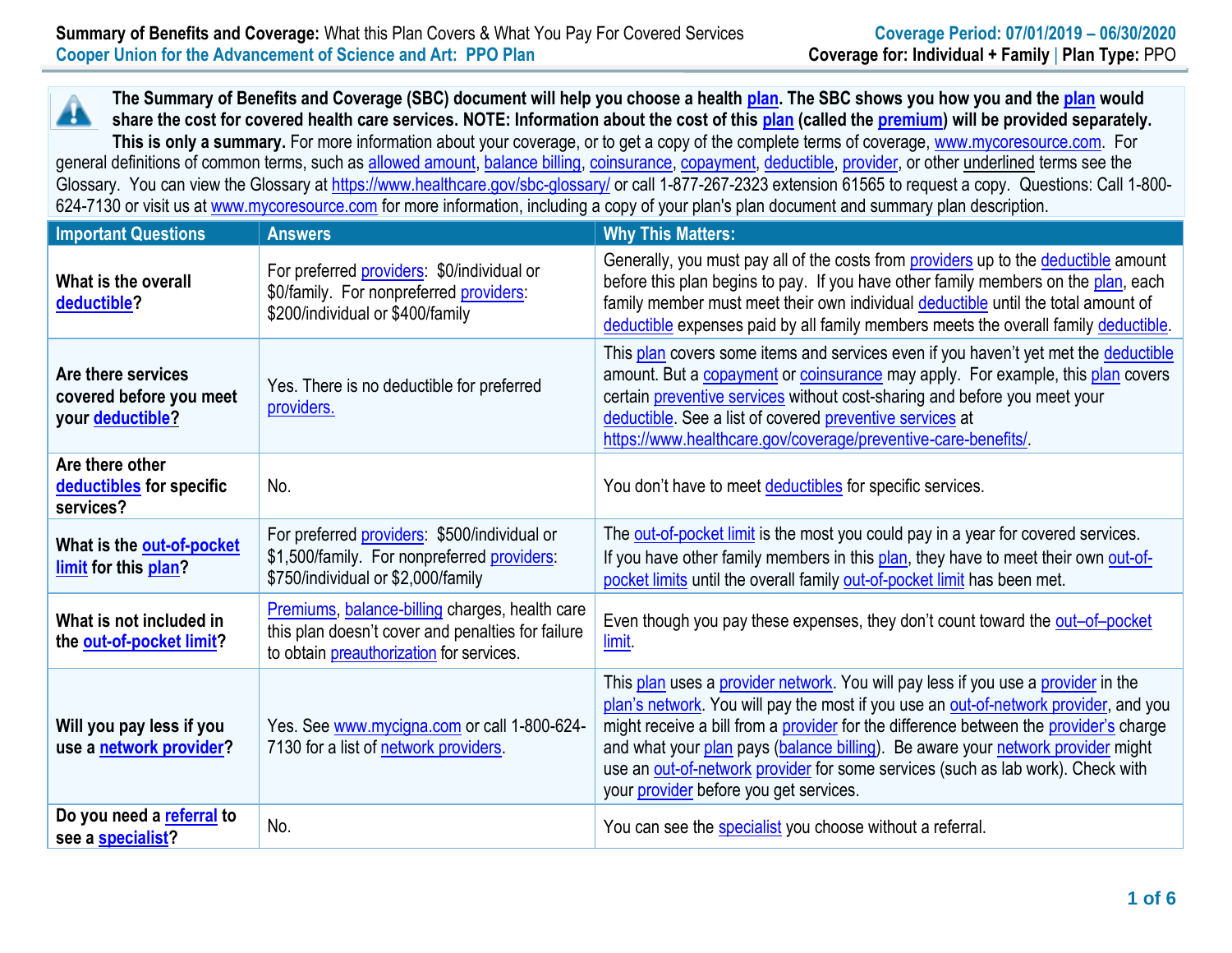All **[copayment](https://www.healthcare.gov/sbc-glossary/#copayment)** and **[coinsurance](https://www.healthcare.gov/sbc-glossary/#coinsurance)** costs shown in this chart are after your **[deductible](https://www.healthcare.gov/sbc-glossary/#deductible)** has been met, if a **[deductible](https://www.healthcare.gov/sbc-glossary/#deductible)** applies. 44

| <b>Common</b>                                                                     |                                                     | <b>What You Will Pay</b>                              |                                                         | <b>Limitations, Exceptions, &amp; Other</b>                                                                                                                        |
|-----------------------------------------------------------------------------------|-----------------------------------------------------|-------------------------------------------------------|---------------------------------------------------------|--------------------------------------------------------------------------------------------------------------------------------------------------------------------|
| <b>Medical Event</b>                                                              | <b>Services You May Need</b>                        | <b>Preferred Provider</b><br>(You will pay the least) | <b>Nonpreferred Provider</b><br>(You will pay the most) | <b>Important Information</b>                                                                                                                                       |
|                                                                                   | Primary care visit to treat an<br>injury or illness | \$12 copay/visit                                      | 20% coinsurance                                         | None.                                                                                                                                                              |
|                                                                                   | <b>Specialist visit</b>                             | \$12 copay/visit                                      | 20% coinsurance                                         | None.                                                                                                                                                              |
| If you visit a health care<br>provider's office or clinic                         | Preventive care/screening/<br>immunization          | No charge                                             | 20% coinsurance                                         | You may have to pay for services that<br>aren't preventive. Ask your provider if<br>the services needed are preventive.<br>Then check what your plan will pay for. |
|                                                                                   | Diagnostic test (x-ray, blood<br>work)              | 15% coinsurance                                       | 25% coinsurance                                         | None.                                                                                                                                                              |
| If you have a test                                                                | Imaging (CT/PET scans,<br>MRI <sub>s</sub> )        | 15% coinsurance                                       | 25% coinsurance                                         | None.                                                                                                                                                              |
| If you need drugs to treat                                                        | Generic drugs                                       | 20% coinsurance/retail; \$10 copay/mail order         |                                                         | Member pays for prescription at retail<br>pharmacy and submits to CoreSource<br>for reimbursement.                                                                 |
| your illness or condition<br>More information about<br>prescription drug coverage | Preferred brand drugs                               | 20% coinsurance/retail; \$10 copay/mail order         |                                                         |                                                                                                                                                                    |
| is available at                                                                   | Non-preferred brand drugs                           | 20% coinsurance/retail; \$10 copay/mail order         |                                                         | Retail prescription drugs are subject to<br>nonpreferred provider deductible and                                                                                   |
| www.optumrx.com                                                                   | <b>Specialty drugs</b>                              | 20% coinsurance/retail                                |                                                         | out-of-pocket limit.                                                                                                                                               |
| If you have outpatient                                                            | Facility fee (e.g., ambulatory<br>surgery center)   | 15% coinsurance                                       | 25% coinsurance                                         | None.                                                                                                                                                              |
| surgery                                                                           | Physician/surgeon fees                              | 15% coinsurance                                       | 25% coinsurance                                         | None.                                                                                                                                                              |
| If you need immediate<br>medical attention                                        | <b>Emergency room care</b>                          | 15% coinsurance                                       | 15% coinsurance<br>(deductible does not apply)          | Nonpreferred provider non-emergency<br>use of the emergency room services<br>have 25% coinsurance after deductible.                                                |
|                                                                                   | <b>Emergency medical</b><br>transportation          | 15% coinsurance                                       | 15% coinsurance<br>(deductible does not apply)          | None.                                                                                                                                                              |
|                                                                                   | <b>Urgent care</b>                                  | 15% coinsurance                                       | 25% coinsurance                                         | None.                                                                                                                                                              |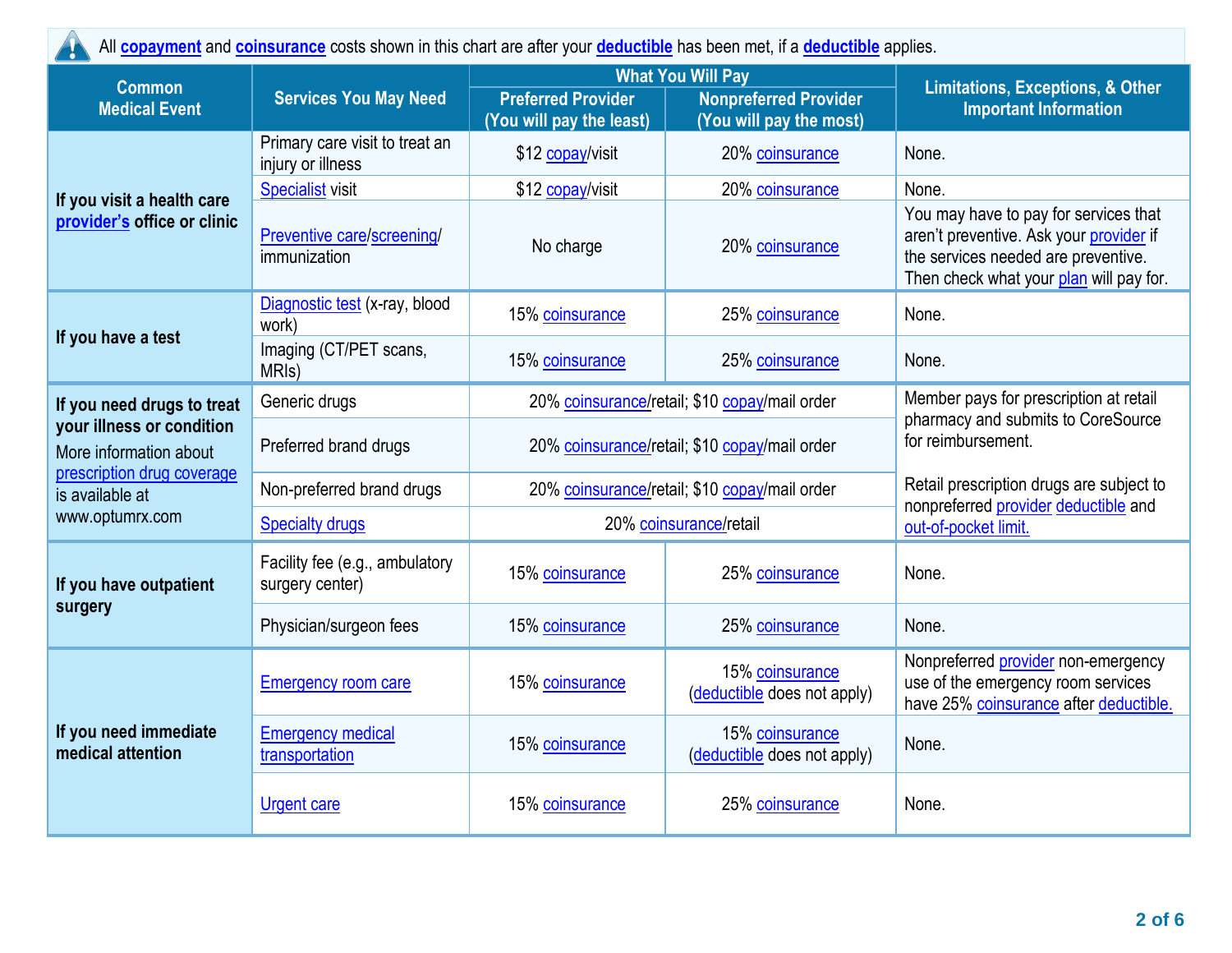All **[copayment](https://www.healthcare.gov/sbc-glossary/#copayment)** and **[coinsurance](https://www.healthcare.gov/sbc-glossary/#coinsurance)** costs shown in this chart are after your **[deductible](https://www.healthcare.gov/sbc-glossary/#deductible)** has been met, if a **[deductible](https://www.healthcare.gov/sbc-glossary/#deductible)** applies.

| <b>Common</b>                                                                               |                                              | <b>What You Will Pay</b>                              |                                                         | <b>Limitations, Exceptions, &amp; Other</b>                                                                                                                                                                                                                                                                                    |  |
|---------------------------------------------------------------------------------------------|----------------------------------------------|-------------------------------------------------------|---------------------------------------------------------|--------------------------------------------------------------------------------------------------------------------------------------------------------------------------------------------------------------------------------------------------------------------------------------------------------------------------------|--|
| <b>Medical Event</b>                                                                        | <b>Services You May Need</b>                 | <b>Preferred Provider</b><br>(You will pay the least) | <b>Nonpreferred Provider</b><br>(You will pay the most) | <b>Important Information</b>                                                                                                                                                                                                                                                                                                   |  |
| If you have a hospital<br>stay                                                              | Facility fee (e.g., hospital<br>room)        | No charge                                             | No charge                                               | Preauthorization required for inpatient.<br>Failure to obtain preauthorization may<br>result in facility charges been reduced<br>by \$250. No charge for the first<br>\$100,000 per confinement. After that,<br>15% coinsurance for preferred providers<br>and 25% coinsurance after deductible<br>for nonpreferred providers. |  |
|                                                                                             | Physician/surgeon fees                       | 15% coinsurance                                       | 25% coinsurance                                         | None.                                                                                                                                                                                                                                                                                                                          |  |
|                                                                                             | <b>Outpatient services</b>                   | \$12 copay/visit                                      | 20% coinsurance                                         | None.                                                                                                                                                                                                                                                                                                                          |  |
| If you need mental<br>health, behavioral health,<br>or substance abuse<br>services          | Inpatient services                           | No charge                                             | No charge                                               | Preauthorization required for inpatient.<br>Failure to obtain preauthorization may<br>result in facility charges been reduced<br>by \$250. No charge for the first<br>\$100,000 per confinement. After that,<br>15% coinsurance for preferred providers<br>and 25% coinsurance after deductible<br>for nonpreferred providers. |  |
|                                                                                             | Office visits                                | No charge                                             | 20% coinsurance                                         | Cost sharing does not apply for                                                                                                                                                                                                                                                                                                |  |
| If you are pregnant<br>If you need help<br>recovering or have other<br>special health needs | Childbirth/delivery<br>professional services | 15% coinsurance                                       | 25% coinsurance                                         | preventive services. Depending on the<br>type of services, a copay, coinsurance,<br>or deductible may apply. Maternity care                                                                                                                                                                                                    |  |
|                                                                                             | Childbirth/delivery facility<br>services     | No charge                                             | No charge                                               | may include tests and services<br>described elsewhere in the SBC (i.e.,<br>ultrasound.)                                                                                                                                                                                                                                        |  |
|                                                                                             | Home health care                             | 15% coinsurance                                       | 25% coinsurance                                         | None.                                                                                                                                                                                                                                                                                                                          |  |
|                                                                                             | <b>Rehabilitation services</b>               | 15% coinsurance                                       | 25% coinsurance                                         | None.                                                                                                                                                                                                                                                                                                                          |  |
|                                                                                             | <b>Habilitation services</b>                 | Not covered                                           | Not covered                                             | No coverage for <b>Habilitation services</b> .                                                                                                                                                                                                                                                                                 |  |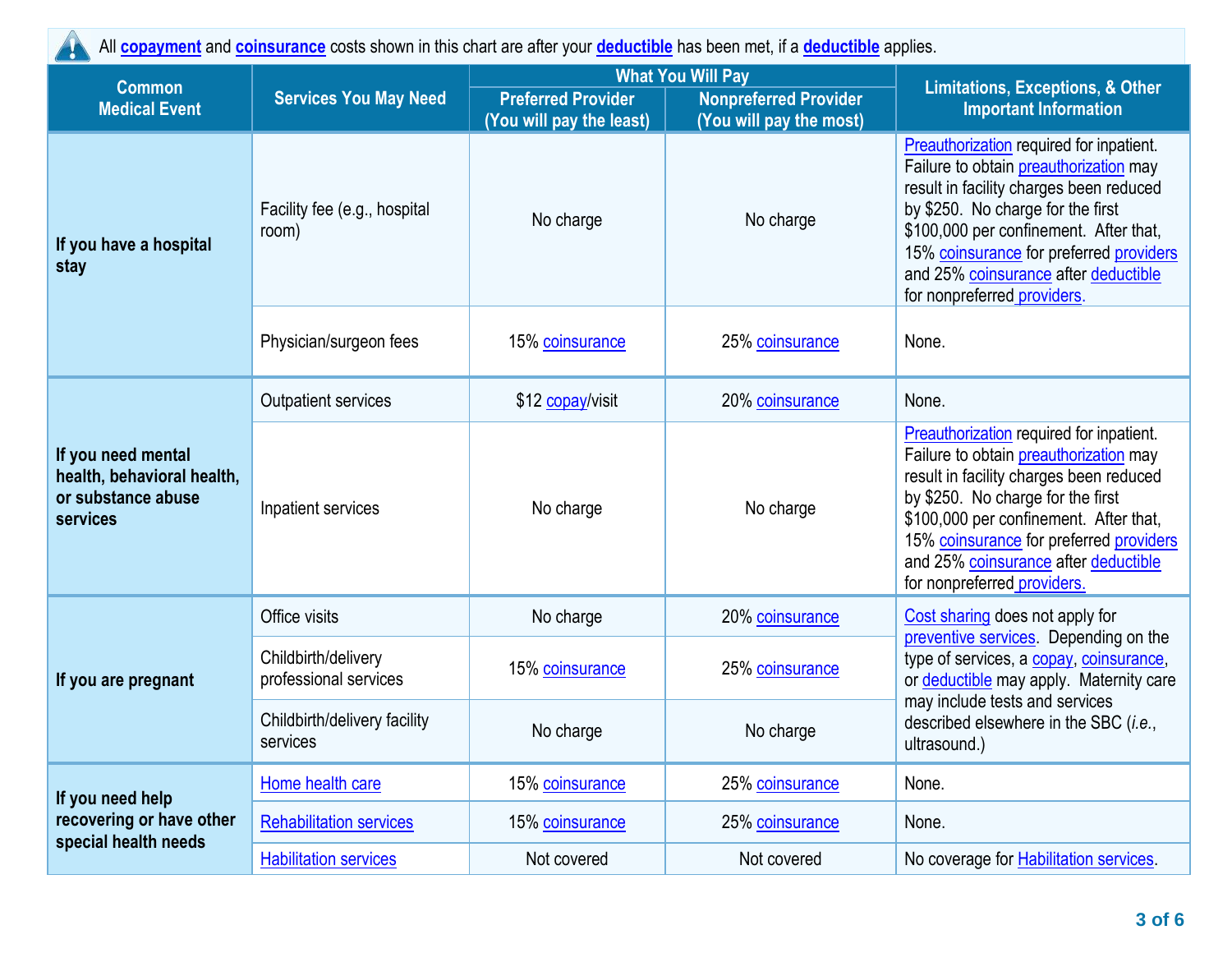All **[copayment](https://www.healthcare.gov/sbc-glossary/#copayment)** and **[coinsurance](https://www.healthcare.gov/sbc-glossary/#coinsurance)** costs shown in this chart are after your **[deductible](https://www.healthcare.gov/sbc-glossary/#deductible)** has been met, if a **[deductible](https://www.healthcare.gov/sbc-glossary/#deductible)** applies.

| <b>Common</b>                             |                              |                                                       | <b>What You Will Pay</b>                                | <b>Limitations, Exceptions, &amp; Other</b>                                                                                                       |
|-------------------------------------------|------------------------------|-------------------------------------------------------|---------------------------------------------------------|---------------------------------------------------------------------------------------------------------------------------------------------------|
| <b>Medical Event</b>                      | <b>Services You May Need</b> | <b>Preferred Provider</b><br>(You will pay the least) | <b>Nonpreferred Provider</b><br>(You will pay the most) | <b>Important Information</b>                                                                                                                      |
|                                           | <b>Skilled nursing care</b>  | 15% coinsurance                                       | 25% coinsurance                                         | Preauthorization is required. Failure to<br>obtain preauthorization may result in<br>facility charges been reduced by \$250.                      |
|                                           | Durable medical equipment    | 15% coinsurance                                       | 25% coinsurance                                         | None.                                                                                                                                             |
|                                           | <b>Hospice services</b>      | 15% coinsurance                                       | 25% coinsurance                                         | Preauthorization required for inpatient.<br>Failure to obtain <b>preauthorization</b> may<br>result in facility charges been reduced<br>by \$250. |
|                                           | Children's eye exam          | Not covered                                           | Not covered                                             | Eye exams are not covered.                                                                                                                        |
| If your child needs dental<br>or eye care | Children's glasses           | Not covered                                           | Not covered                                             | Glasses are not covered.                                                                                                                          |
|                                           | Children's dental check-up   | Not covered                                           | Not covered                                             | Dental check-ups are not covered.                                                                                                                 |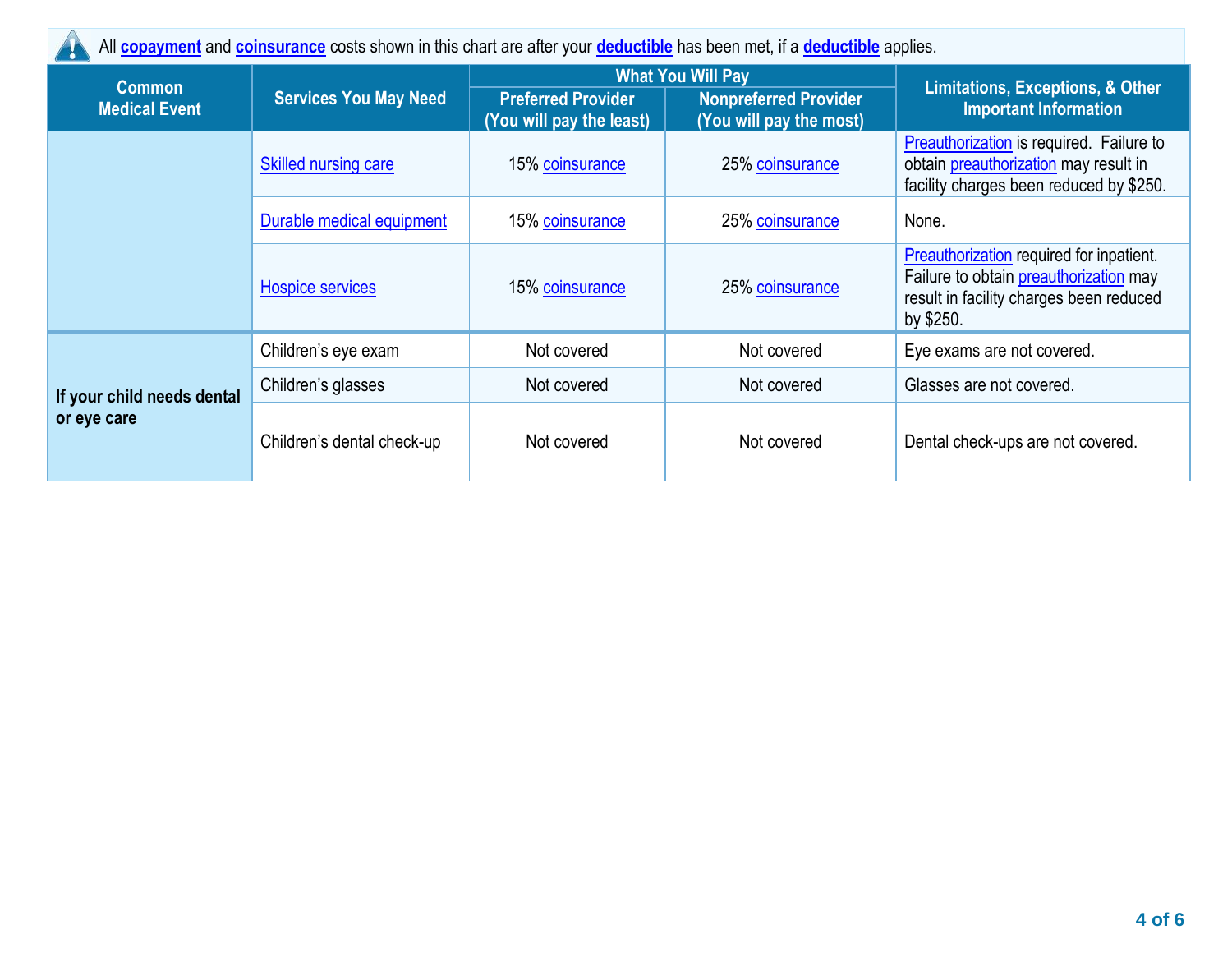|--|

| Services Your Plan Generally Does NOT Cover (Check your policy or plan document for more information and a list of any other excluded services.) |                                                                    |                                |  |
|--------------------------------------------------------------------------------------------------------------------------------------------------|--------------------------------------------------------------------|--------------------------------|--|
| Cosmetic surgery                                                                                                                                 | Long-term care<br>$\bullet$                                        | Routine eye care               |  |
| Dental care                                                                                                                                      | Most coverage provided outside the United<br>$\bullet$             | Routine foot care<br>$\bullet$ |  |
| Hearing aids (limitations apply)                                                                                                                 | States. See www.mycoresource.com                                   | Weight-loss programs           |  |
| Infertility treatment                                                                                                                            | Non-emergency care when traveling outside the<br>$\bullet$<br>U.S. |                                |  |
| Other Covered Services (Limitations may apply to these services. This isn't a complete list. Please see your plan document.)                     |                                                                    |                                |  |
| Acupuncture (limitations apply)                                                                                                                  |                                                                    |                                |  |
| Bariatric surgery                                                                                                                                | Chiropractic care                                                  | Private-duty nursing           |  |

Your Rights to Continue Coverage: There are agencies that can help if you want to continue your coverage after it ends. The contact information for those agencies is: Department of Labor's Employee Benefits Security Administration at 1-866-444-EBSA (3272) or www.dol.gov/ebsa/healthreform. Other coverage options may be available to you too, including buying individual insurance coverage through the Health Insurance [Marketplace.](https://www.healthcare.gov/sbc-glossary/#marketplace) For more information about the [Marketplace,](https://www.healthcare.gov/sbc-glossary/#marketplace) visit [www.HealthCare.gov](http://www.healthcare.gov/) or call 1-800-318-2596.

Your Grievance and Appeals Rights: There are agencies that can help if you have a complaint against your [plan](https://www.healthcare.gov/sbc-glossary/#plan) for a denial of a [claim.](https://www.healthcare.gov/sbc-glossary/#claim) This complaint is called a [grievance](https://www.healthcare.gov/sbc-glossary/#grievance) or [appeal.](https://www.healthcare.gov/sbc-glossary/#appeal) For more information about your rights, look at the explanation of benefits you will receive for that medical [claim.](https://www.healthcare.gov/sbc-glossary/#claim) Your [plan](https://www.healthcare.gov/sbc-glossary/#plan) documents also provide complete information to submit a [claim,](https://www.healthcare.gov/sbc-glossary/#claim) [appeal,](https://www.healthcare.gov/sbc-glossary/#appeal) or a [grievance](https://www.healthcare.gov/sbc-glossary/#grievance) for any reason to your [plan.](https://www.healthcare.gov/sbc-glossary/#plan) For more information about your rights, this notice, or assistance, contact: Department of Labor's Employee Benefits Security Administration at 1-866-444-EBSA (3272) or www.dol.gov/ebsa/healthreform.

# **Does this plan provide Minimum Essential Coverage? Yes**

If you don't have [Minimum Essential Coverage](https://www.healthcare.gov/sbc-glossary/#minimum-essential-coverage) for a month, you'll have to make a payment when you file your tax return unless you qualify for an exemption from the requirement that you have health coverage for that month.

## **Does this plan meet the Minimum Value Standards? Yes**

If your [plan](https://www.healthcare.gov/sbc-glossary/#plan) doesn't meet the [Minimum Value Standards,](https://www.healthcare.gov/sbc-glossary/#minimum-value-standard) you may be eligible for a [premium tax credit](https://www.healthcare.gov/sbc-glossary/#premium-tax-credits) to help you pay for a plan through the [Marketplace.](https://www.healthcare.gov/sbc-glossary/#marketplace)

## **Language Access Services:**

.

Spanish (Español): Para obtener asistencia en Español, llame al 1-800-624-7130. Tagalog (Tagalog): Kung kailangan ninyo ang tulong sa Tagalog tumawag sa 1-800-624-7130. Chinese (中文): 如果需要中文的帮助,请拨打这个号码1-800-624-7130. Navajo (Dine): Dinek'ehgo shika at'ohwol ninisingo, kwiijigo holne' 1-800-624-7130.

––––––––––––––––––––––*To see examples of how this plan might cover costs for a sample medical situation, see the next section.–––––––––––*–––––––––––